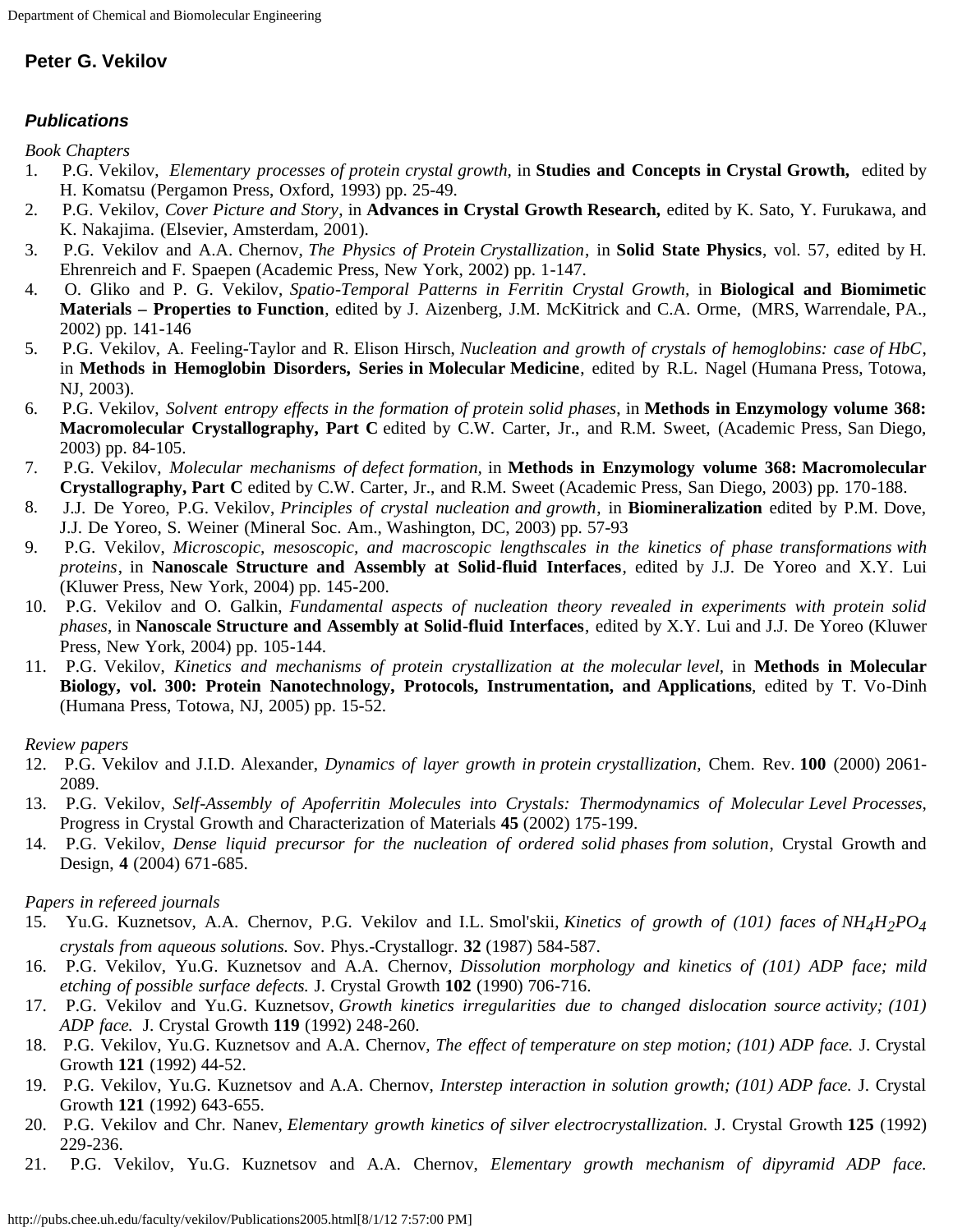Ferroelectrics **142** (1993) 145-152.

- 22. P.G. Vekilov, M. Ataka and T. Katsura, *Laser Michelson Interferometry investigation of protein crystal growth.* J. Crystal Growth **130** (1993) 317-320.
- 23. P.G. Vekilov, M. Ataka and T. Katsura, *Growth processes of protein crystals revealed by laser Michelson interferometry investigation*. Acta Crystallogr. **D51** (1995) 207-219.
- 24. P.G. Vekilov, L.A. Monaco and F. Rosenberger, *High-resolution interferometric technique for in-situ studies of crystal growth morphologies and kinetics.* J. Crystal Growth **146** (1995) 289-296.
- 25. P.G. Vekilov, L.A. Monaco and F. Rosenberger, *Facet morphology response to non-uniformities in nutrient and impurity supply. I. Experiments and interpretation.* J. Crystal Growth, **156** (1995) 267-278.
- 26. P.G. Vekilov and F. Rosenberger, *Dependence of lysozyme growth kinetics on step sources and impurities.* J. Crystal Growth **158** (1996) 540-551.
- 27. H. Lin, P.G. Vekilov and F. Rosenberger, *Facet morphology response to non-uniformities in nutrient and impurity supply. II. Numerical modeling.* J. Crystal Growth **158** (1996) 552-559.
- 28. B.R. Thomas, P.G. Vekilov and F. Rosenberger, *Heterogeneity determination and purification of commercial hen egg white lysozyme*. Acta Crystallogr. **D52** (1996) 776-784.
- 29. P.G. Vekilov, L.A. Monaco, B.R. Thomas, V. Stojanoff and F. Rosenberger, *Repartitioning of NaCl and protein impurities in lysozyme crystallization*. Acta Crystallogr. **D52** (1996) 785-798.
- 30. F. Rosenberger, P.G. Vekilov, M. Muschol and B.R. Thomas, *Nucleation and crystallization of globular proteins - What do we know and what is missing?* J. Crystal Growth, **167** (1996) 1-27.
- 31. P.G. Vekilov, J.I.D. Alexander and F. Rosenberger, *Nonlinear response of layer growth dynamics in the mixed kineticsbulk transport regime.* Phys. Rev. E **54** (1996) 6650-6660.
- 32. P.G. Vekilov, H. Lin and F. Rosenberger, *Unsteady crystal growth due to step-bunch cascading*. Phys. Rev. E **55** (1997) 3202-3214.
- 33. V. Stojanoff, D.P. Siddons, L.A. Monaco, P.G. Vekilov and F. Rosenberger, *X-ray topography of tetragonal lysozyme grown by the temperature controlled technique*. Acta Crystallogr. **D53** (1997) 588-595.
- 34. F. Rosenberger, P.G. Vekilov, H. Lin and J.I.D. Alexander, *A rationale for system-dependent advantages and disadvantages of solution crystal growth at low gravity*. Microgravity Sci. Tech., **10** (1997) 29-35.
- 35. B.R. Thomas, P.G. Vekilov and F. Rosenberger, *Effects of microheterogeneity on hen egg white lysozyme crystallization*. Acta Crystallogr. **D54** (1998) 226-236.
- 36. P.G. Vekilov and F. Rosenberger, *Protein crystal growth under forced solution flow: experimental setup and general response of lysozyme*. J. Crystal Growth **186** (1998) 251-261.
- 37. P.G. Vekilov and F. Rosenberger, *Increased stability in crystal growth kinetics in response to bulk transport enhancement*. Phys. Rev. Lett. **80** (1998) 2654-2656.

Featured in **Science** vol. 285August 6, 1999, p. 835

- 38. P.G. Vekilov and F. Rosenberger, *Intrinsic* k*inetics fluctuations as cause of growth inhomogeneity in protein crystals*. Phys. Rev. E **57** (1998) 6979-6981.
- 39. P.G. Vekilov, B.R. Thomas and F. Rosenberger, *Effects of convective solute and impurity transport on protein crystal growth*. J. Phys. Chem. **102** (1998) 5208-5216.
- 40. P.G. Vekilov, F. Rosenberger, H. Lin and B.R. Thomas, *Nonlinear dynamics of layer growth and consequences for protein crystal perfection*, J. Crystal Growth **196** (1999) 261-275.
- 41. D.C. Carter, K. Lim, J.X. Ho, B.S. Wright, P.D. Twigg, T.Y. Miller, J. Chapman, K. Keeling, J. Ruble, P.G. Vekilov, B.R. Thomas, F. Rosenberger and A.A. Chernov, *Lower dimer impurity incorporation may result in higher perfection of HEWL crystal grown in µg. A case study.* J. Crystal Growth **196** (1999) 623-637.
- 42. F. Rosenberger, H. Lin and P.G. Vekilov, *Finite-amplitude instability in growth step trains with overlapping step supply fields*. Phys. Rev. E **59** (1999) 3155-3164.
- 43. R. Feeling-Taylor, R. M. Banish, R. Elison Hirsch and P.G. Vekilov, *Miniaturized scintillation technique for protein solubility determinations*, Rev. Sci. Instr. **70** (1999) 2845-2849.
- 44. O. Galkin and P.G. Vekilov, *Direct determination of the nucleation rates of protein crystals* J. Phys. Chem. **103** (1999) 10965-10971.
- 45. M. Wang, X.-B. Yin, P.G. Vekilov, R.-W. Peng and N.B. Ming, *Intrinsic stability of concentration field in diffusion limited growth and its effects on crystallization.* Phys. Rev. **E 60** (1999) 1901-1905.
- 46. P.G. Vekilov, *Protein crystal growth microgravity aspects*. Advances in Space Research **24** (1999) 1231-1240.
- 47. O. Galkin and P.G. Vekilov, *Are nucleation kinetics of protein crystals similar to those of liquid droplets?* J. Am. Chem. Soc. **122** (2000) 156-163.
- 48. D.N. Petsev and P.G. Vekilov, *Evidence for non-DLVO hydration interactions in solutions of the protein apoferritin.* Phys. Rev. Lett. **84** (2000) 1339-1342.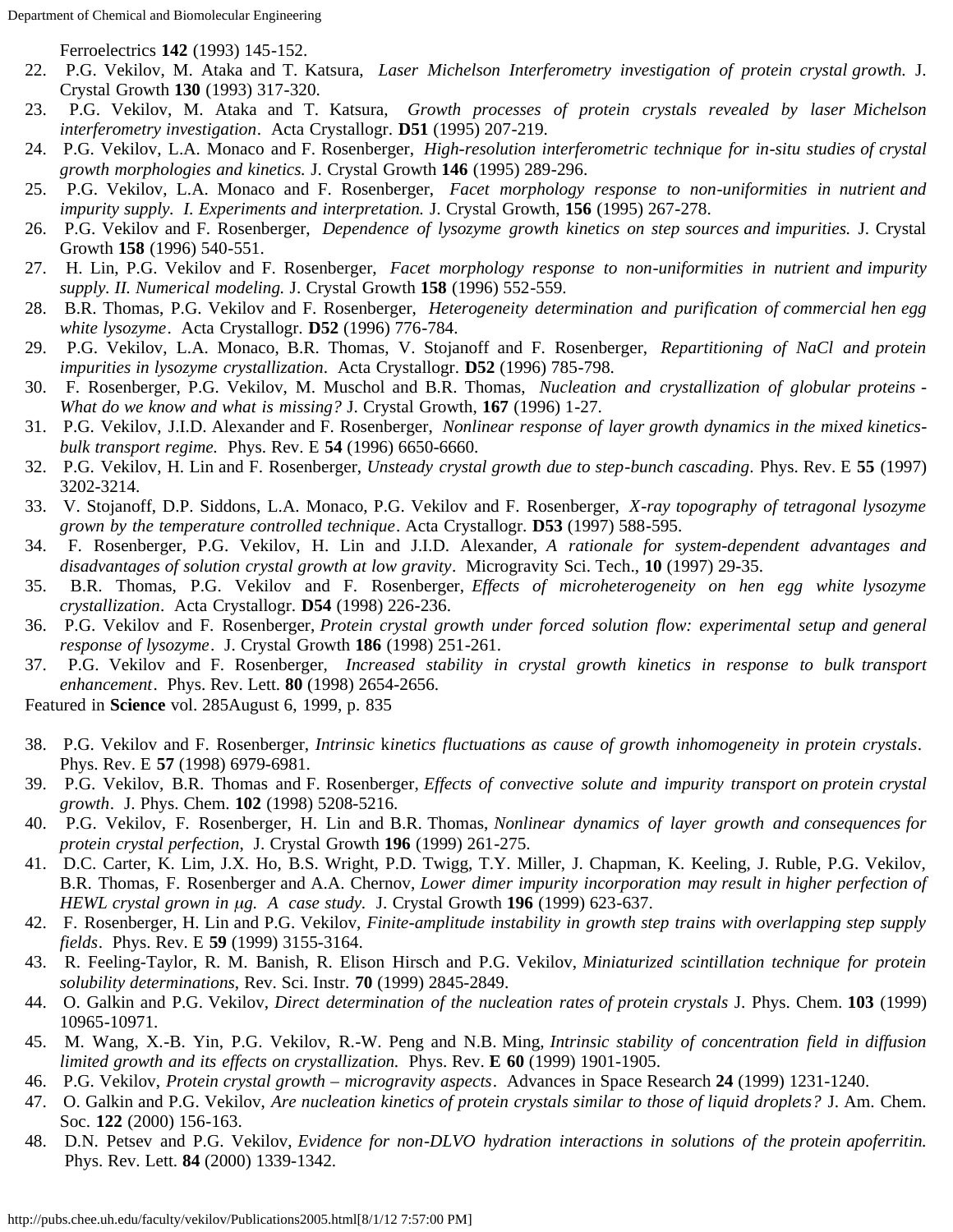Department of Chemical and Biomolecular Engineering

- 49. D.N. Petsev, B.R. Thomas, S.-T. Yau and P.G. Vekilov, *Interactions and aggregation of apoferritin molecules in solution: Effects of added electrolyte.* Biophysical J. **78** (2000) 2060-2069.
- 50. B.R. Thomas, A.A. Chernov, P.G. Vekilov and D.C. Carter, *Distribution coefficients on protein impurities in ferritin and lysozyme crystals. Self-purification in microgravity.* J. Crystal Growth **211** (2000) 149-156.
- 51. O. Galkin and P.G. Vekilov, *Control of protein crystal nucleation around the metastable liquid-liquid phase boundary*, Proc. Natl. Acad. Sci. USA **97** (2000) 6277–6281.
- 52. S.-T. Yau, B.R. Thomas and P.G. Vekilov, *Molecular mechanisms of crystallization and defect formation*. Phys. Rev. Lett. **85** (2000) 353-356.
- 53. S.-T. Yau and P.G. Vekilov, *Quasi-planar nucleus structure in apoferritin crystallisation*. Nature **406** (2000) 494-497.

Featured in **Nature**, vol. 406, August 3, 2000, p. 464 **Science News**, August 5, 2000, p. 84 **naturalSCIENCE**, News, August 3, 2000 **Microgravity News**, vol. 7 #3, Fall 2000, p.11

- 54. R. E. Hirsch<sup>.</sup>, R.E. Samuel, N.A Fataliev, M.J. Pollack, O. Galkin, P.G. Vekilov, and R.L. Nagel, *Differential pathways in oxy and deoxy HbC aggregation/crystallization*. Proteins **42** (2000), 99-107.
- 55. S.-T. Yau, D.N. Petsev, B.R. Thomas, and P.G. Vekilov, *Molecular-level thermodynamic and kinetic parameters for the self-assembly of apoferritin molecules into crystals*. J. Mol. Biol. **303** (2000) 667-678.
- 56. H. Lin, D.N. Petsev, S.-T. Yau, B.R. Thomas and P.G. Vekilov, *Lower incorporation of impurities in ferritin crystals by suppression of convection: modeling results,* Crystal Growth and Design **1** (2001) 73-79

 **invited paper** for inaugural issue of Crystal Growth and Design

- 57. S.-T. Yau and P.G. Vekilov, *Direct observation of nucleus structure and nucleation pathways*, J. Am. Chem. Soc. **123** (2001) 1080-1089.
- 58. S.-T. Yau, B.R. Thomas, O. Galkin, O. Gliko, and P.G. Vekilov, *Molecular mechanisms of microheterogeneity-induced defect formation in ferritin crystallization,* Proteins **43** (2001) 343-352.
- 59. M.D. Serrano, O. Galkin, S.-T. Yau, B.R. Thomas, R.L. Nagel, R. E. Hirsch, and P.G. Vekilov, *Are protein crystallization mechanisms relevant to understanding and control of polymerization of deoxyhemoglobin S?* J. Crystal Growth **232** (2001) 368-375.
- 60. O. Galkin and P.G. Vekilov, *Nucleation of protein crystals: critical nuclei, phase behavior, and control pathways*. J. Crystal Growth **232** (2001) 63-76.
- 61. S.-T. Yau, B.R. Thomas,and P.G. Vekilov, *Real time, in-situ, monitoring of apoferritin crystallization and defect formation with molecular resolution.* J. Crystal Growth **232** (2001) 188-194.
- 62. D.N. Petsev, B.R. Thomas, S.-T. Yau, D. Tsekova, C.N. Nanev, W.W. Wilson, and P.G. Vekilov, *Temperatureindependent solubility and interactions between apoferritin monomers and dimers in solution.* J. Crystal Growth **232** (2001) 27-29.
- 63. O. Galkin, K. Chen, R.L. Nagel, R.E Hirsch, P.G. Vekilov, *Liquid-liquid separation in solutions of normal and sickle cell hemoglobin*, Proc. Natl. Acad. Sci. USA **99** (2002) 8479–8483.
- 64. N. A. Booth, A. A. Chernov, P.G. Vekilov, *Characteristic lengthscales of step bunching in KDP crystal growth: in-situ differential phase-shifting interferometry study.* J. Crystal Growth **237-239** (2002), 1818-1824.
- 65. P.G. Vekilov, A.R. Feeling-Taylor, D.N. Petsev, O. Galkin, R.L. Nagel, R. E. Hirsch, *Intermolecular Interactions, Nucleation and Thermodynamics of Crystallization of Hemoglobin C.* Biophys. J. **83** (2002) 1147-1156.

Featured on the **cover of Science** vol. 299 #5609 February 14, 2003

- 66. N. A. Booth, A. A. Chernov, P.G. Vekilov, *Step Bunching in KDP Crystal Growth: Phenomenology,* J. Materials Research **17** (2002) 2059-2065.
- 67. K. Chen and P.G. Vekilov, *Evidence for the surface diffusion mechanism of solution crystallization from molecular-level observations*. Phys. Rev. E **66** (2002) 021606.
- 68. O. Gliko, N. A. Booth, E. Rosenbach, P. G. Vekilov, *Phase-shifting interferometry for the study of the step dynamics during crystallization of proteins.* Crystal Growth and Design **2** (2002)381-385.
- 69. P. G. Vekilov, A. R. Feeling-Taylor, S.-T. Yau, and D. Petsev, *Solvent entropy contribution to the free energy of protein crystallization*, Acta Crystallogr. Section D. **58** (2002) 1611-1616.
- 70. O. Gliko, N. A. Booth, P. G. Vekilov, *Step bunching in a diffusion-controlled system: phase-shifting interferometry investigation of ferritin*. Acta Crystallogr. Section D. **58** (2002) 1622-1627.
- 71. N.A. Booth, B. Stanojev, A.A. Chernov, P.G. Vekilov, *Differential phase-shifting interferometry for in situ surface characterization during solution growth of crystals*, Rev. Sci. Intsr. **73** (2002) 3540-3545.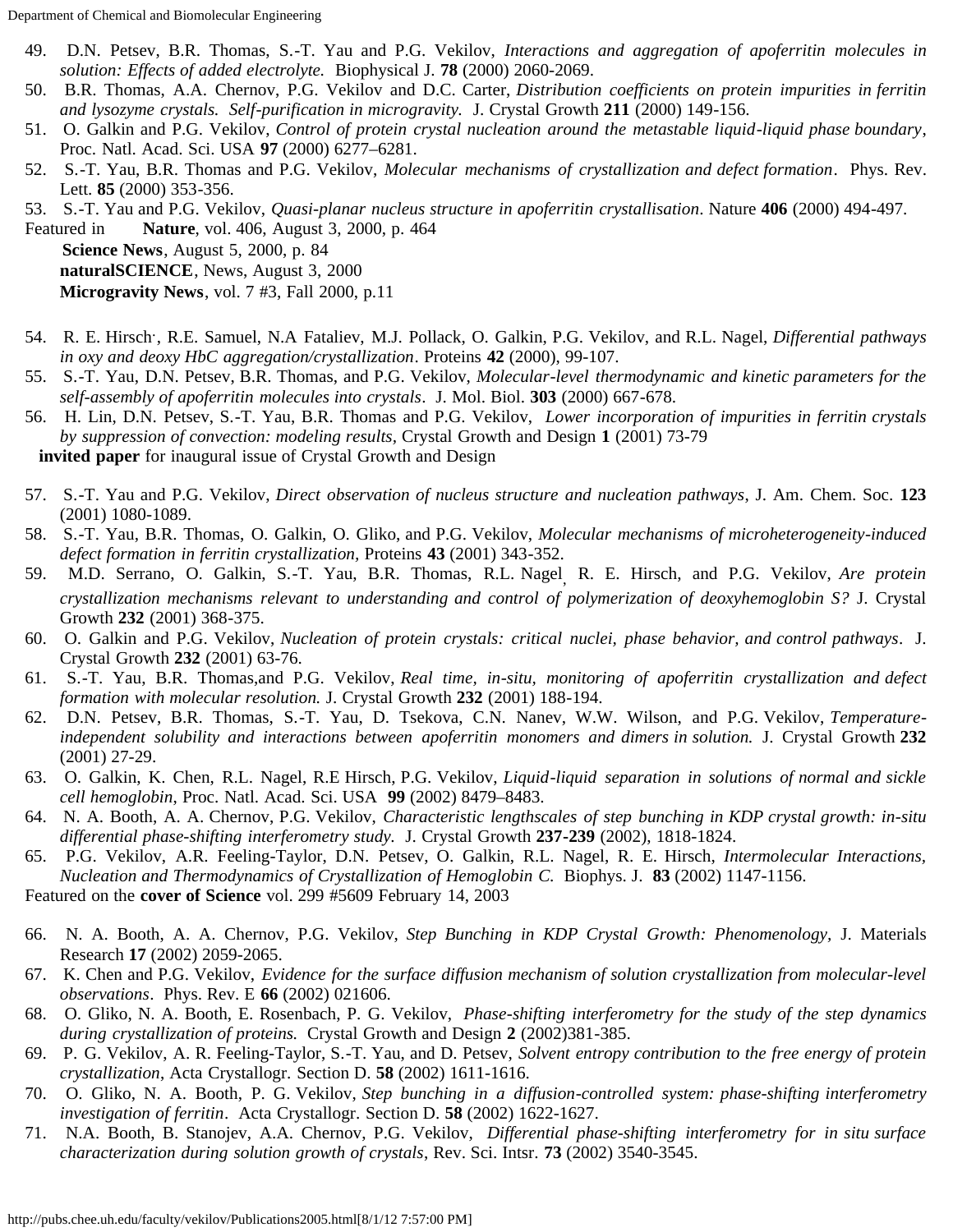- 72. O. Gliko and P. G. Vekilov, *Spatio-temporal step patterns during crystal growth in a transport controlled system*, J. Phys. Chem., **106** (2002) 11800 – 11804.
- 73. D.N. Petsev, K. Chen, O. Gliko, and P.G. Vekilov, *Diffusion-limited kinetics of the solution-solid phase transition of molecular substances*, Proc. Natl. Acad. Sci. USA **100** (2003) 792-796.
- 74. P.G. Vekilov and O. Galkin, *On the methods of determination of homogeneous nucleation rates of protein crystals*, Colloids and Surfaces A, **215** (2003) 125-130.
- 75. H. Lin, S.-T. Yau and P.G. Vekilov, *Dissipating step bunches during crystallization under transport control*, Phys. Rev. E, **67** (2003) 0031606.
- 76. D.N. Petsev, X. Wu, O. Galkin and P.G. Vekilov, *Thermodynamic functions of concentrated protein solutions from phase equilibria*, J. Phys. Chem. B **107** (2003) 3921-3926.
- 77. O. Gliko, I. Reviakine, P.G. Vekilov, *Stable equidistant step trains during crystallization of insulin*, Phys. Rev. Lett. **90** (2003) 225503.

Featured in**Physics News Update** 636 #2, May 7, 2003

- 78. I. Reviakine, D.K. Georgiou, P.G. Vekilov *Capillarity effects on crystallization kinetics: insulin.* J. Am. Chem. Soc. **125** (2003) 11684-11693.
- 79. .L. Bergeron, L. Filobelo, O. Galkin, P.G. Vekilov, *Thermodynamics of the hydrophobicity in crystallization of insulin*, Biophys. J. **85** (2003) 3935–3942.
- 80. O. Galkin and P.G. Vekilov, *Mechanisms of homogeneous nucleation of polymers of sickle cell anemia hemoglobin in deoxy-state*, J. Mol. Biol. **336** (2004) 43–59.

Featured on **cover of J. Mol. Biol.** Vol. 336 Number 1, Feb. 6, 2004

- 81. N.A. Booth, A.A. Chernov, P.G. Vekilov, *Interplay of impurities and solution flow as determinants of step patterns dynamics*, Phys. Rev. E **69** (2004) 011604.
- 82. Q. Chen, P.G. Vekilov , R.L. Nagel, and R.E. Hirsch, *Liquid-liquid separation in hemoglobins: distinct aggregation mechanisms of the* b*6 mutants.* Biophys. J. **86** (2004) 1702-1712.
- 83. A.R. Feeling-Taylor, S.-T. Yau, D.N. Petsev, R.L. Nagel, R. E. Hirsch,P.G. Vekilov, *Crystallization mechanisms hemoglobin C in the R-state*. Biophys. J., **87** (2004) 2621-2629.
- 84. M. Shah, O. Galkin, and P.G. Vekilov, *Smooth transition from metastability to instability in phase separating protein solutions*. J. Chem. Phys. **121** (2004) 7505-7512.
- 85. Y. Qutub, I. Reviakine, C. Maxwell, J. Navarro, E. Landau, and P.G. Vekilov, *Mechanisms of in cubo of growth and defect formation of three-dimensional bacteriorhodopsin crystals*, J. Mol. Biol. **343**, (2004) 1243-1254.
- 86. A.A. Chernov, J.J. De Yoreo, L.N. Rashkovich and P.G. Vekilov, *Step and kink dynamics in inorganic and protein crystallization,* MRS Bulletin **29** (2004) 927-934.
- 87. N.A. Booth, T. Land, P. Erhmann, P.G. Vekilov, *The aspect ratio of potassium di-deuterium phosphate (DKDP) crystals*. Crystal Growth And Design, **5** (2005) 105-110.
- 88. P.G. Vekilov, *Two-step mechanism for the nucleation of crystals from solution,* J. Crystal Growth (2004) in print.
- 89. A.A. Chernov, L.N. Rashkovich and P.G. Vekilov, *Steps in solution growth: dynamics of kinks, bunching and turbulence.* J. Crystal Growth (2004) in print.
- 90. O. Gliko, N. Neumaier, M. Fischer, I. Haase., A. Bacher, S. Weinkauf, P.G. Vekilov, *Dense liquid droplets as a step source for the crystallization of lumazine synthase,* J. Crystal Growth (2004) in print.
- 91. A. Penkova, O. Gliko, I.L. Dimitrov, F.V. Hodjaoglu, C. Nanev, and P.G. Vekilov, *Enhancement and suppression of protein crystal nucleation due to electrically-driven convection*, J. Crystal Growth (2004) in print.
- 92. O. Gliko, N. Neumaier, W. Pan, M. Fischer, I. Haase., A. Bacher, S. Weinkauf, P.G. Vekilov, *A metastable prerequisite for the growth of lumazine synthase crystals*, J. Amer. Chem. Soc. (2005) in print.
- 93. W. Pan, A.B. Kolomeisky, and P.G. Vekilov, *Nucleation of ordered solid phases of proteins via a disordered highdensity state: phenomenological approach*, J. Chem. Phys. (2004) accepted.
- 94. S. Brandon and P.G. Vekilov, *Multiple extrema in the intermolecular potential and the phase diagram of protein solutions,* Phys. Rev. E. (2005) submitted.
- 95. L.F. Filobelo, O. Galkin, and P.G. Vekilov, *Spinodal for the solution to crystal phase transformation*. J. Phys. Chem. (2005) submitted.
- 96. N.A. Booth, A.A. Chernov, P.G. Vekilov, *Limiting step bunch height in growth of single crystals due to solution turbulence*. (2004) submitted.
- 97. D.K. Georgiou and P.G. Vekilov, *A fast response mechanism for insulin storage in crystals may involve a novel mode of kink generation*, submitted (2004).
- 98. O. Gliko, N. Neumaier, W. Pan, S. Weinkauf, P.G. Vekilov, *Metastable liquid clusters in supersaturated and undersaturated protein solutions.* Nanotechnology (2005) submitted.